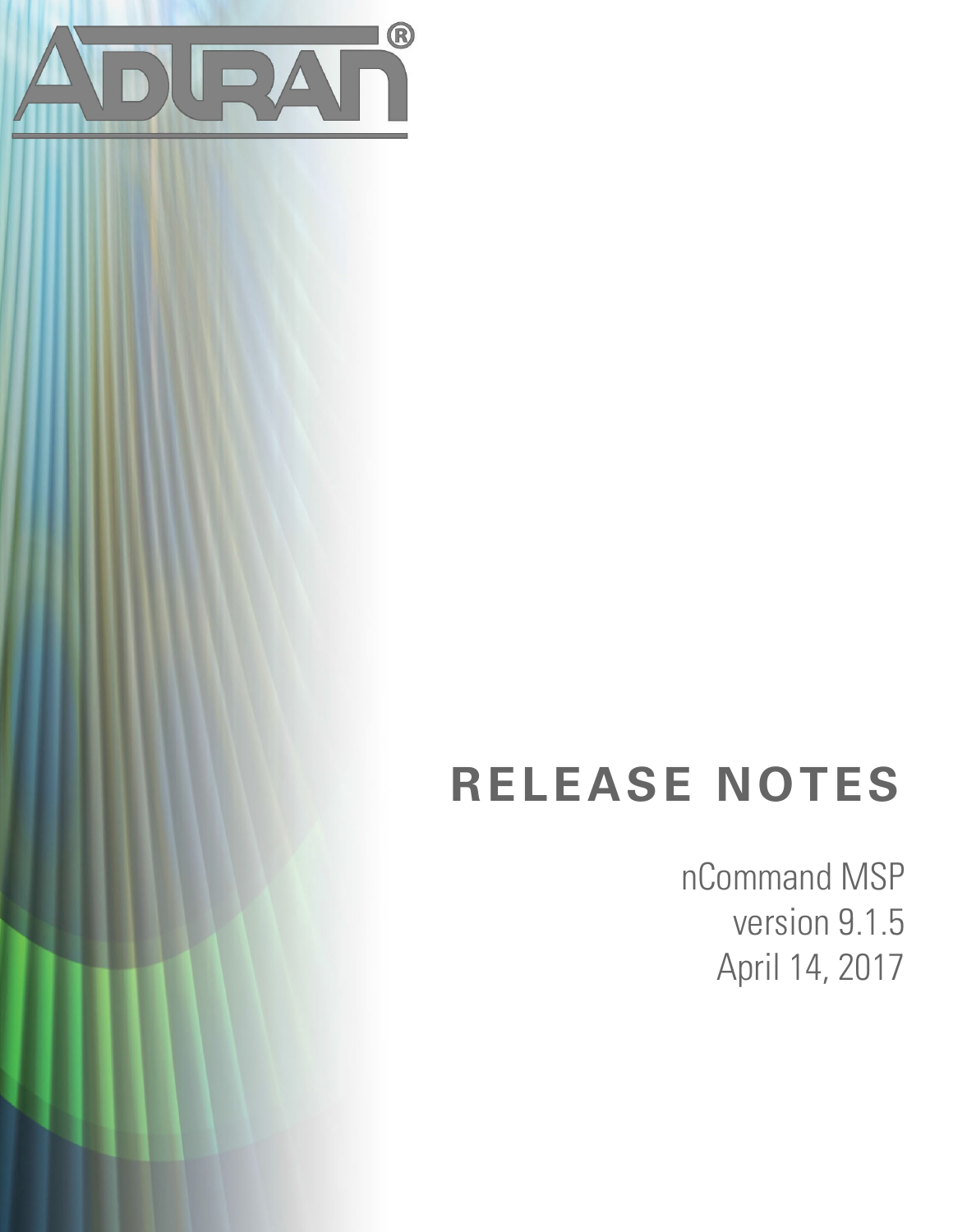#### **Trademarks**

Any brand names and product names included in this manual are trademarks, registered trademarks, or trade names of their respective holders.

#### To the Holder of the Manual

The contents of this manual are current as of the date of publication. ADTRAN reserves the right to change the contents without prior notice.

In no event will ADTRAN be liable for any special, incidental, or consequential damages or for commercial losses even if ADTRAN has been advised thereof as a result of issue of this publication.

#### Toll Fraud Liability

Be advised that certain security risks are inherent in the use of any telecommunications or networking equipment, including but not limited to, toll fraud, Denial of Service (DoS) attacks, loss or theft of data, and the unauthorized or illegal use of said equipment. ADTRAN OFFERS NO WARRANTIES, EITHER

EXPRESSED OR IMPLIED, REGARDING THE PREVENTION, DETECTION, OR DETERRENCE OF TOLL FRAUD, NETWORKING ATTACKS, OR UNAUTHORIZED, ILLEGAL, OR IMPROPER USE OF ADTRAN EQUIPMENT OR SOFTWARE. THEREFORE, ADTRAN IS NOT LIABLE FOR ANY LOSSES OR DAMAGES RESULTING FROM SUCH FRAUD, ATTACK, OR IMPROPER USE, INCLUDING, BUT NOT LIMITED TO, HUMAN AND DATA PRIVACY, INTELLECTUAL PROPERTY, MATERIAL ASSETS, FINANCIAL RESOURCES, LABOR AND LEGAL COSTS. Ultimately, the responsibility for securing your telecommunication and networking equipment rests with you, and you are encouraged to review documentation regarding available security measures, their configuration and implementation, and to test such features as is necessary for your network.

#### ADTRAN Technical Support Community

For information on installing and configuring ADTRAN products, visit the ADTRAN Support Community, https://supportforums.adtran.com.



Pre-Sales Technical Support (800) 615-1176 application.engineer@adtran.com

Corporate Office 901 Explorer Boulevard P.O. Box 140000 Huntsville, AL 35814-4000 Phone: (256) 963-8000 www.adtran.com

Post-Sales Technical Support (888) 423-8726 [support.adtran.com](http://support.adtran.com)

Copyright © 2017 ADTRAN, Inc. All Rights Reserved.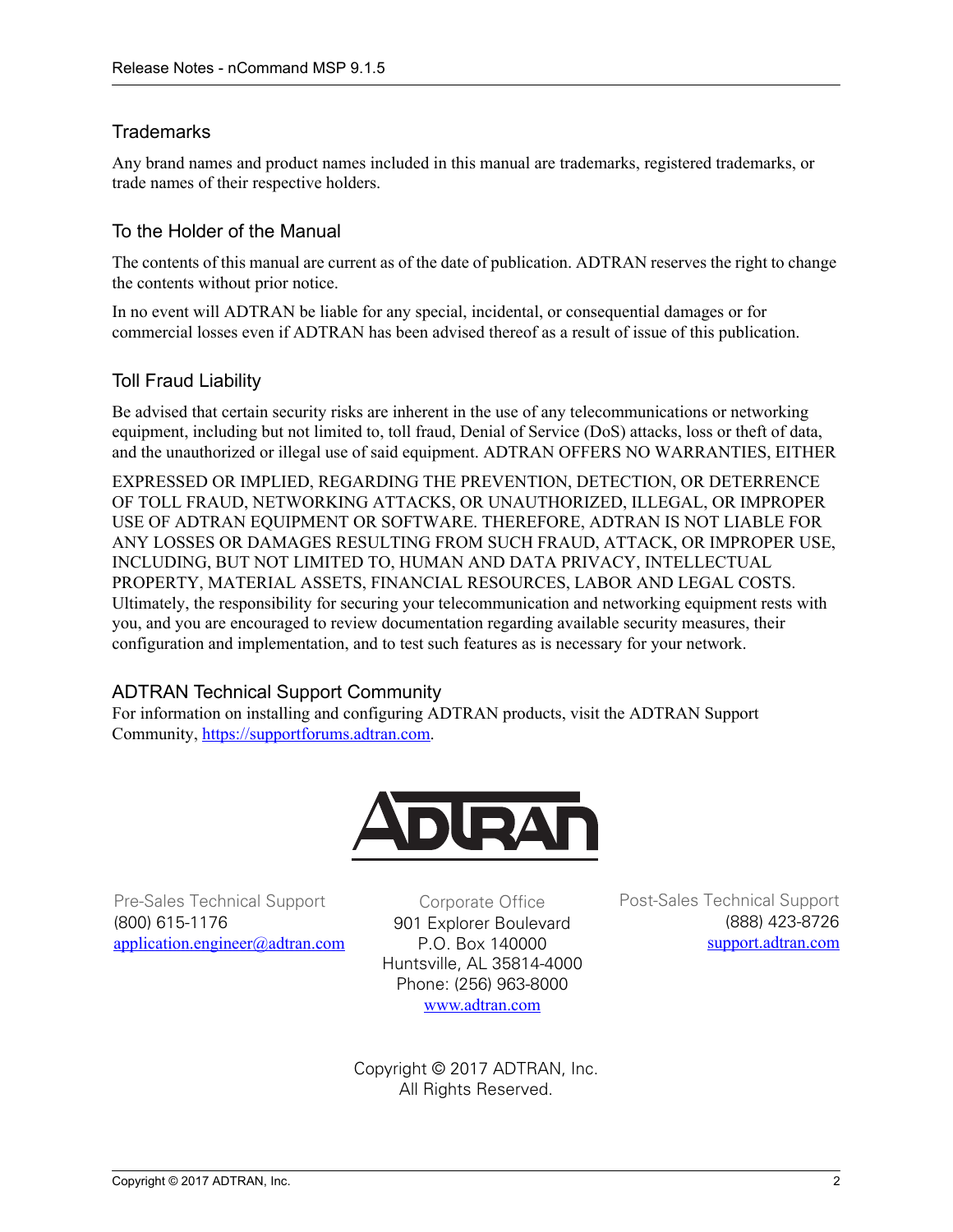# **Contents**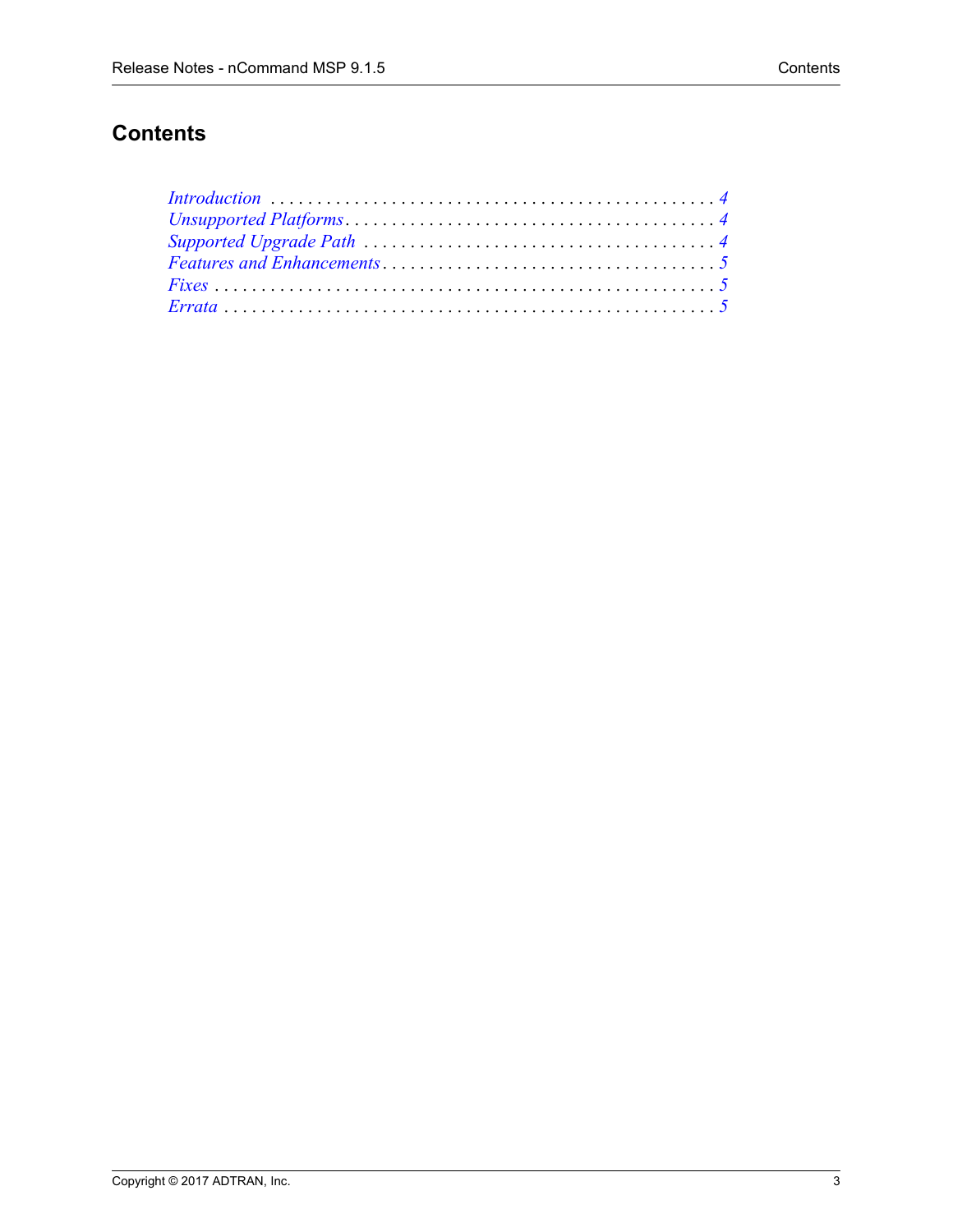## <span id="page-3-2"></span>**Introduction**

nCommand MSP 9.1.5 is a maintenance release that adds several features and addresses customer issues that were uncovered in previous code releases.

This release is generally available code. Results obtained during internal testing have been evaluated and the code has been determined to be ready for general availability. Caveats discovered during testing but not addressed in this build are listed in *[Errata on page 5](#page-4-2)*.

[Documentation can be found on ADTRAN's Support Forum, h](https://supportforums.adtran.com)ttps://supportforums.adtran.com, as well as in the in-product accessible online help.

## <span id="page-3-0"></span>**Unsupported Platforms**

The NetVanta 450 n-Command Hardware Appliance is not supported in version 9.1.5. The highest supported version for that hardware is version 8.3.3.

## <span id="page-3-1"></span>**Supported Upgrade Path**

Only servers running host Operating System CentOS 5.6 and above can properly upgrade to version 9.1.5. If your server is running CentOS version 5.5 or below, please contact ADTRAN Product Support at <www.adtran.com/openacase>for assistance with your upgrade. To check the current CentOS version on n-Command, log into the admin dashboard at **http:<IP address or hostname of server>/msp**. Navigate to **Help->About n-Command MSP** and view it next to **Operating System** as shown in the image below:

| <b>About n-Command MSP</b>                  |
|---------------------------------------------|
| <b>Application Status</b>                   |
| n-Command MSP Status Running                |
| SIP Collector Status Running                |
| Application Info                            |
| n-CommandMSP Version 8.3.3-14287            |
| Local Database Version 8.3.3-14287          |
| Remote Database Version 8.3.3-14287         |
| System Info                                 |
| Operating System CentOS 6.6 64-bit          |
| CPU Cores 4                                 |
| System Product Name VMware Virtual Platform |
| Serial Number LBADTN1323A1862               |
| Remote PostgreSOL Version 8.4.20            |
| Local PostgreSQL Version 8.4.20             |
|                                             |
| check DB version                            |